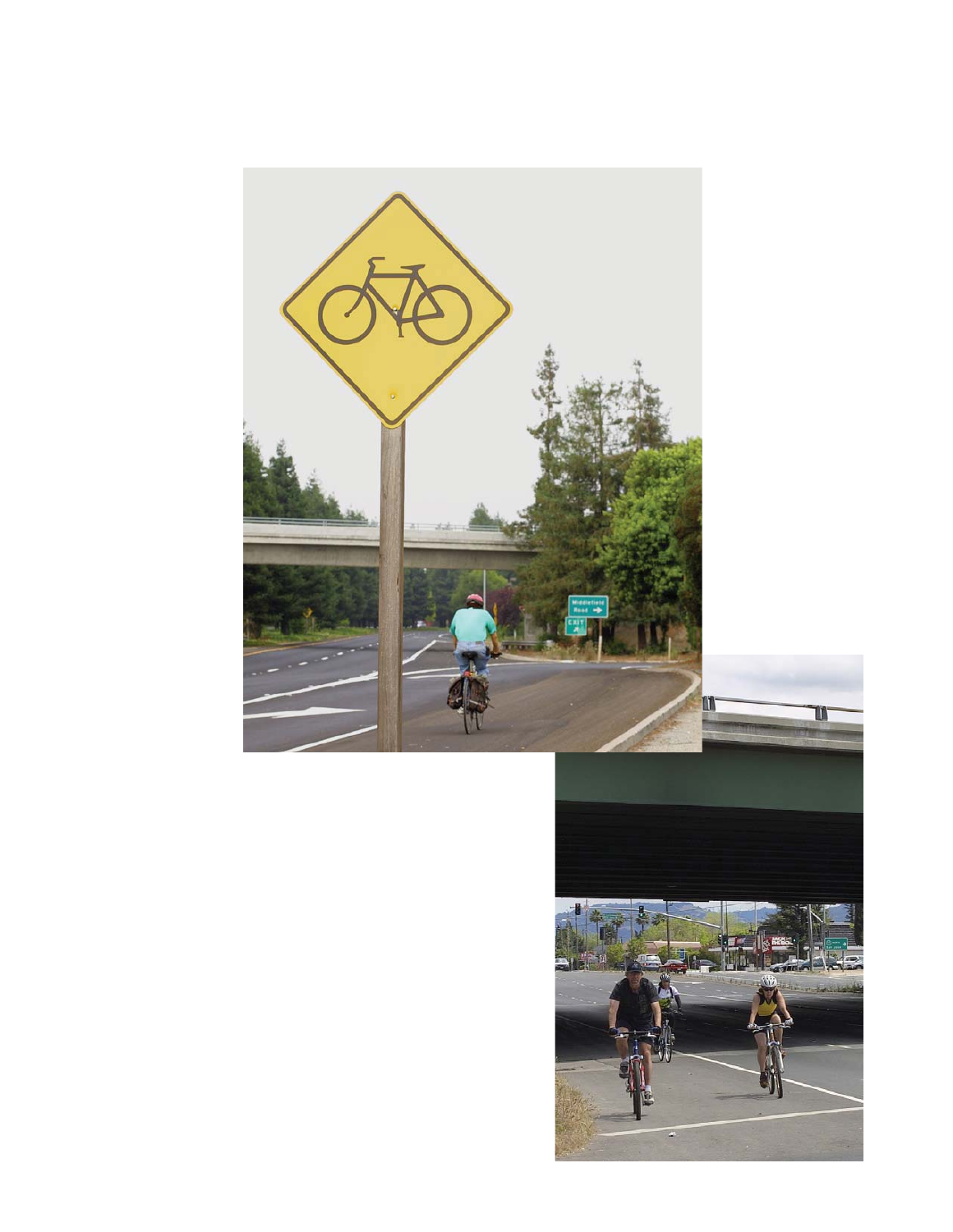# **SECTION SIX**

# BICYCLE ELEMENT

On August 13, 1991, the Santa Clara County Board of Supervisors adopted a "Policy for Bicycle and Pedestrian Usage of the Expressways." This policy led to the removal of bicycle prohibitions for all expressways. Over the last ten years, the presence of bicycles on the expressways has grown. Foothill Expressway is such a major bicycle travel corridor that the Expressway's vision includes the statement that it "plays an important role as a regional bicycle facility."

For bicyclists the expressways offer convenient and direct travel routes with few driveways and well-spaced intersections. They are ideal for bicyclists commuting to work or making other long-distance trips. However, there has been general agreement among the public, policymakers, and technical staff that only advanced-skilled bicyclists should be encouraged to use the expressways. Given the high speeds and freeway-like merging and crossing movements, the expressways are not for children or occasional recreational bicyclists.

Therefore, the Bicycle Element is based on the following two principles:

- ◆ Bicycle travel will be accommodated on all expressways.
- \* The expressways should only be used by advanced-skilled bicyclists and should not be used by children or novice bicyclists.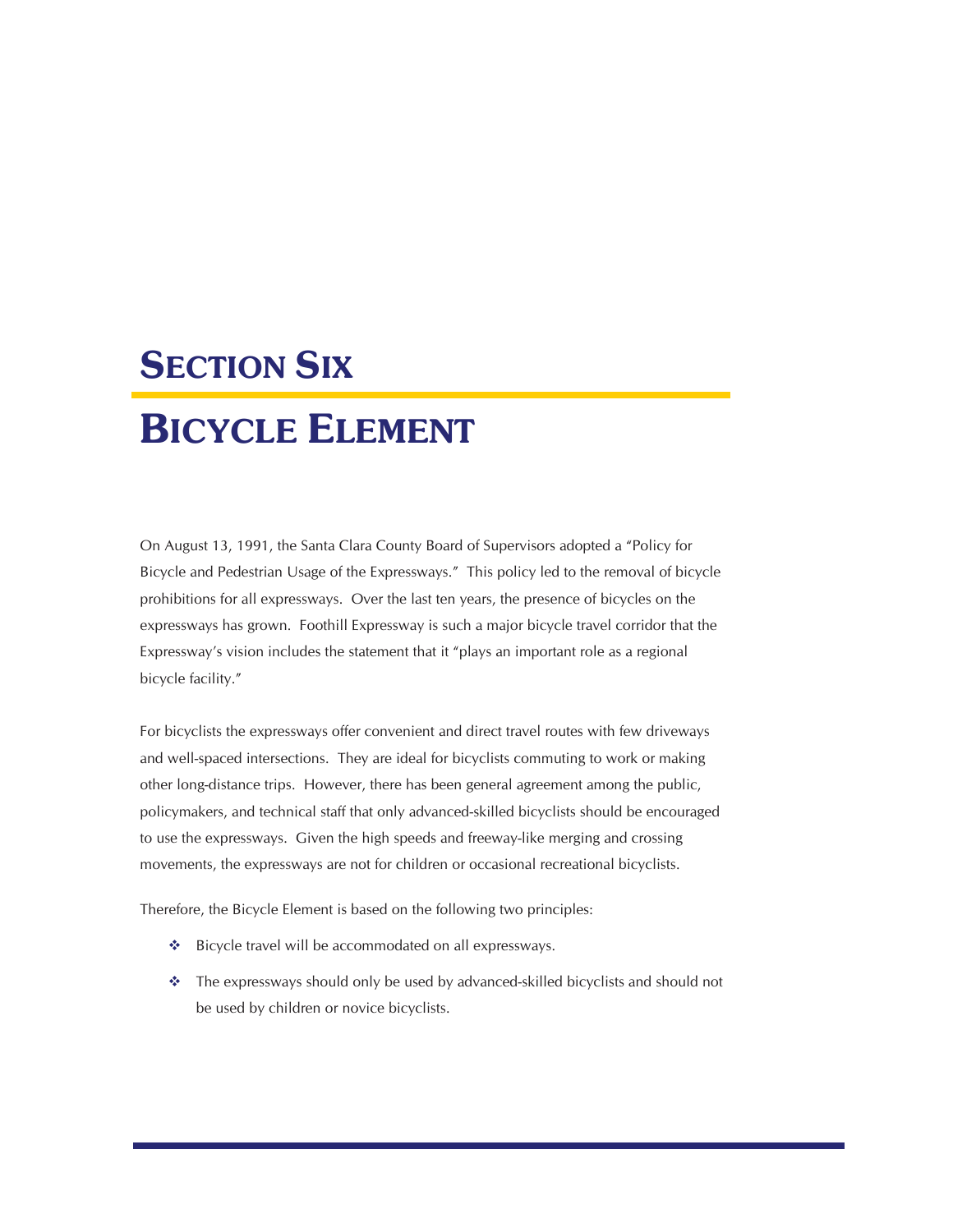

# Bicycle Accommodation Guidelines

County Roads now has over ten years of experience with unregulated bicycle travel on all expressways, and several more years of experience with bicycles on some expressways. During this time, County Roads staff, working closely with the cities and the County Bicycle and Pedestrian Advisory Committee (BPAC), has been continuously modifying and improving striping and

signage along the expressways for bicycles.

The first step in developing the Expressway Study's Bicycle Element was to document standard bicycle treatments by creating Bicycle Accommodation Guidelines (BAG). The BAG consists of detail diagrams that will be applied to the entire length of all expressways. It includes guidelines on bicycle travel area widths, striping, signage, trail connections, maintenance, and several other design treatments. The BAG is consistent with the Caltrans Highway Design Manual (HDM) and will be updated as needed when changes are made to bicycle treatments in the HDM. Listed below are the objectives and guidelines used to formulate the BAG.

#### *Objectives*

- 1. Provide safer accommodation for bicyclists along all expressways.
- 2. Be consistent along the entire length of each expressway and among the expressways for the benefit of both motorists and cyclists, to the extent possible.

#### *Guidelines*

- 1. Travel width Provide adequate continuous travel width for use by bicyclists on the expressways.
- 2. Delineation Delineate the bicycle travel width with shoulder stripes and other striping as needed.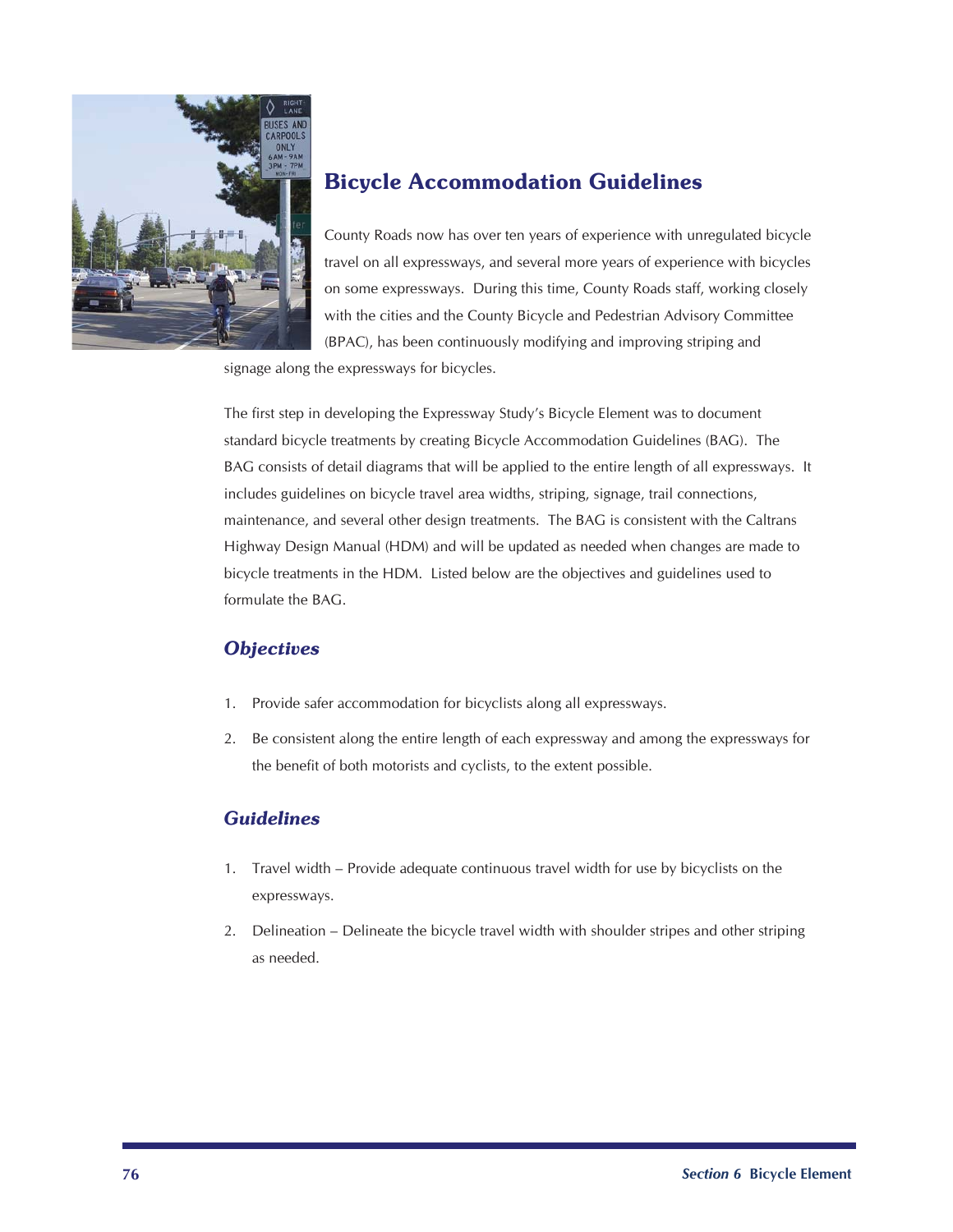- 3. Entrance and exit ramps On county facility, signalize exiting or merging movements with two or more lanes. In Caltrans' jurisdiction, work with Caltrans to improve situations where bicyclists must cross more than one conflicting vehicle lane at a time.
- 4. Safe passage across intersections Provide intersection design treatments and operations that enhance safe passage for bicyclists.
- 5. Trail connectivity Wherever feasible, work with trail operators to plan for and provide direct connections between trail over and undercrossings and both directions of expressways.
- 6. Maintenance Maintain clear and clean shoulder areas on the expressways.

## Bicycle Improvement Projects

The bicycle improvements identified here are needed to bring all expressways into full compliance with the BAG. There are four categories of improvements. They are described below, along with costs and implementation recommendations as appropriate.

#### *Pavement Delineation*

This category includes improvements related to striping, such as replacing dashes with solid stripes, providing a bike through slot between through and right-turn or auxiliary lanes, and installing a dash stripe across driveways. Due to the current resurfacing program funded by the Measure B Sales Tax, many of the expressways have recently been or will soon be restriped in compliance with the BAG at no extra cost. It is estimated that \$0.6 million is needed for re-striping treatments at key spots that are not due to be resurfaced in the near future. A bicycle grant for \$0.5 million has been received, leaving \$0.1 million unfunded.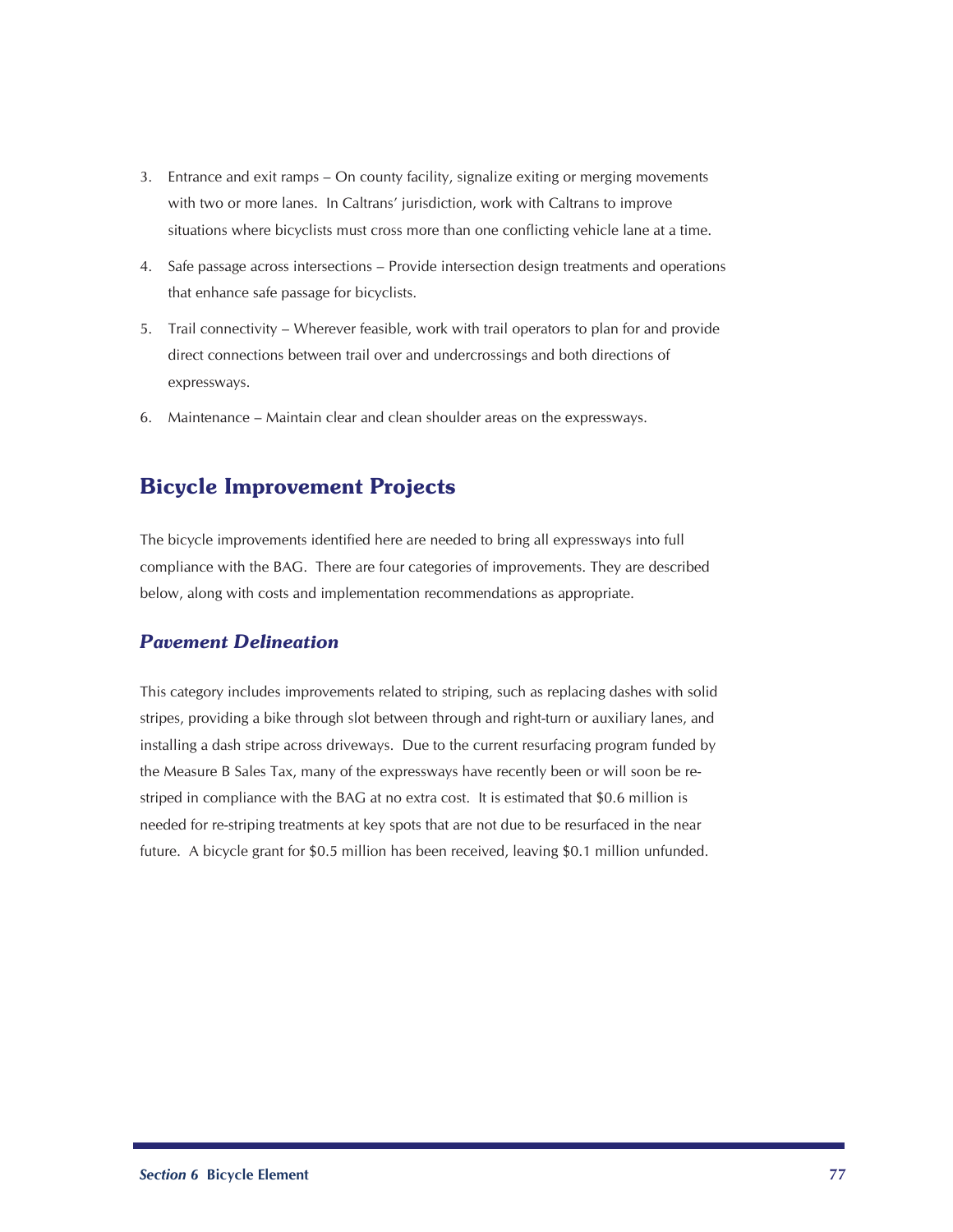

#### *Ramp Conflicts*

This category deals with freeway/expressway interchanges where there are double-right onramps (one lane is usually an HOV bypass lane) which forces a bicyclist to cross more than one conflicting vehicle lane at a time. The ramp conflict locations, shown in Figure 6-1, are as follows:

- Almaden/State Route (SR) 85
- ÷ Capitol/US 101
- ÷ Lawrence/US 101
- ÷ Lawrence/SR 237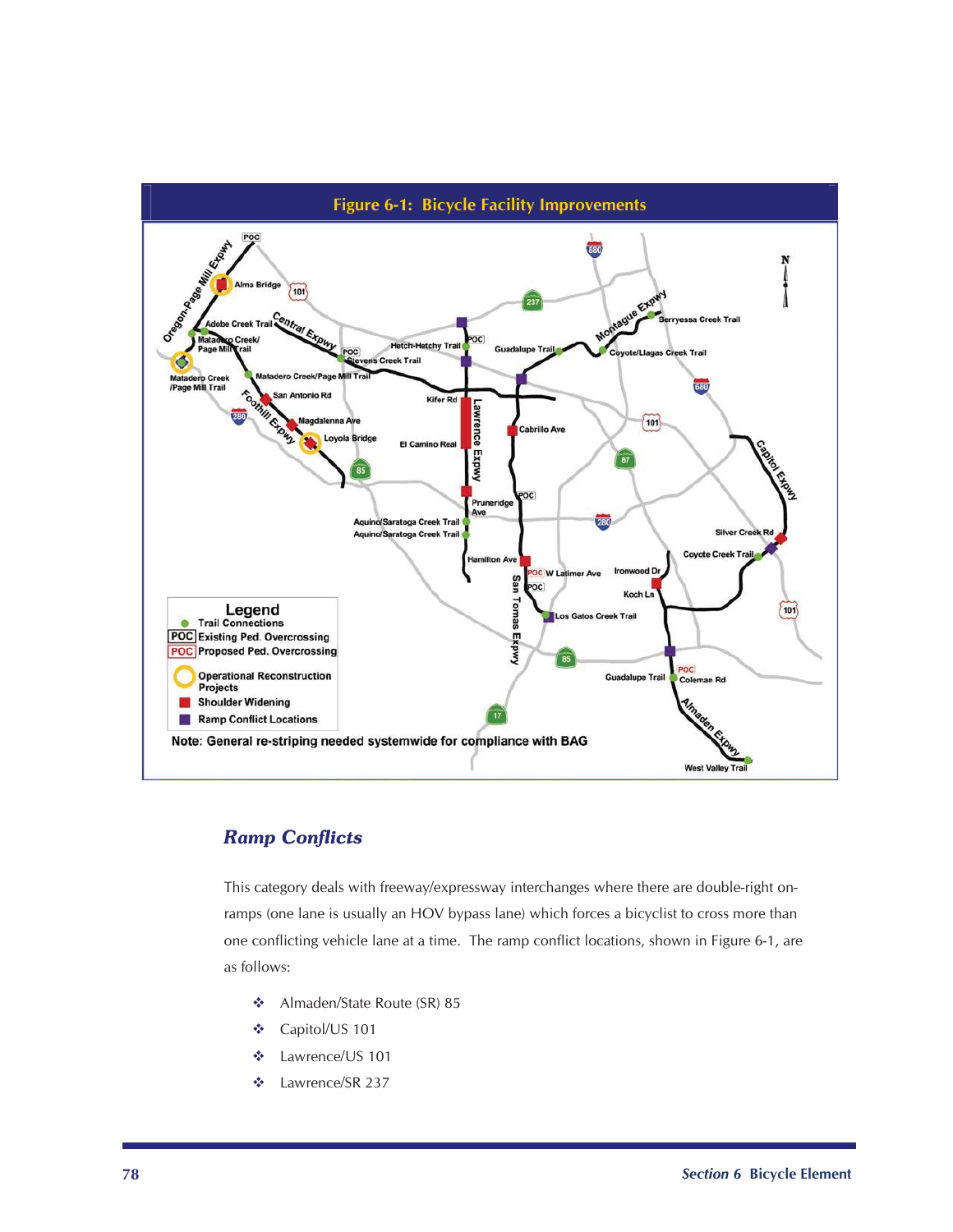- Montague/San Tomas/US 101
- Oregon-Page Mill/I-280
- ŵ San Tomas/SR 17

Potential solutions for these conflicts include reducing the entrance point of the on-ramp to one lane and then widening to 2 or 3 lanes on the ramp itself; adding a stop signal light at the on-ramp; or creating a bike through slot when both lanes are exit-only lanes. Any design change, however, must receive Caltrans approval and be supported in the HDM. County staff will continue to work with Caltrans staff to study design options that can improve the situation yet still meet traffic demand requirements. No project costs are provided because the improvements are still to be determined.

There is a roadway project recommended that will eliminate one of the ramp conflicts. The Page Mill/I-280 interchange project will reconfigure the west side of the interchange into a half diamond and will cost \$5 million. Since it provides operational benefits, it is included in the Tier 1A list of projects in the Capacity/Operational Improvement Element.

There may also be opportunities to work with Caltrans to resolve some ramp conflict locations as part of other projects recommended in the Capacity/Operational Improvement Element. Specifically, the Tier 1A Almaden/SR 85 Project Study Report (PSR), Tier 1B Montague/US 101 par-clo interchange, and Tier 1A San Tomas/SR 17 operational/ safety improvement study present opportunities to look at new ramp design concepts. VTA may also be able to resolve the Capitol/US 101 ramp conflict location as part of the US 101 Central Corridor Study.

The Capacity/Operational Improvement Element also includes a number of new expressway interchanges. Following the BAG principles and guidelines, the interchange ramps will be signalized or otherwise designed to avoid forcing bicyclists to cross more than one conflicting vehicle lane at a time. In addition, as the interchange projects are designed, the County will seek to make the interchange areas as bicycle and pedestrian friendly as possible consulting with bicycling experts and the County BPAC on the design.

The HOV System Element includes recommendations to construct direct connector ramps for HOV lanes. At several locations, existing HOV ramp meter bypass lanes are the source of the conflict with through bike use. Installing direct connectors would eliminate the conflict.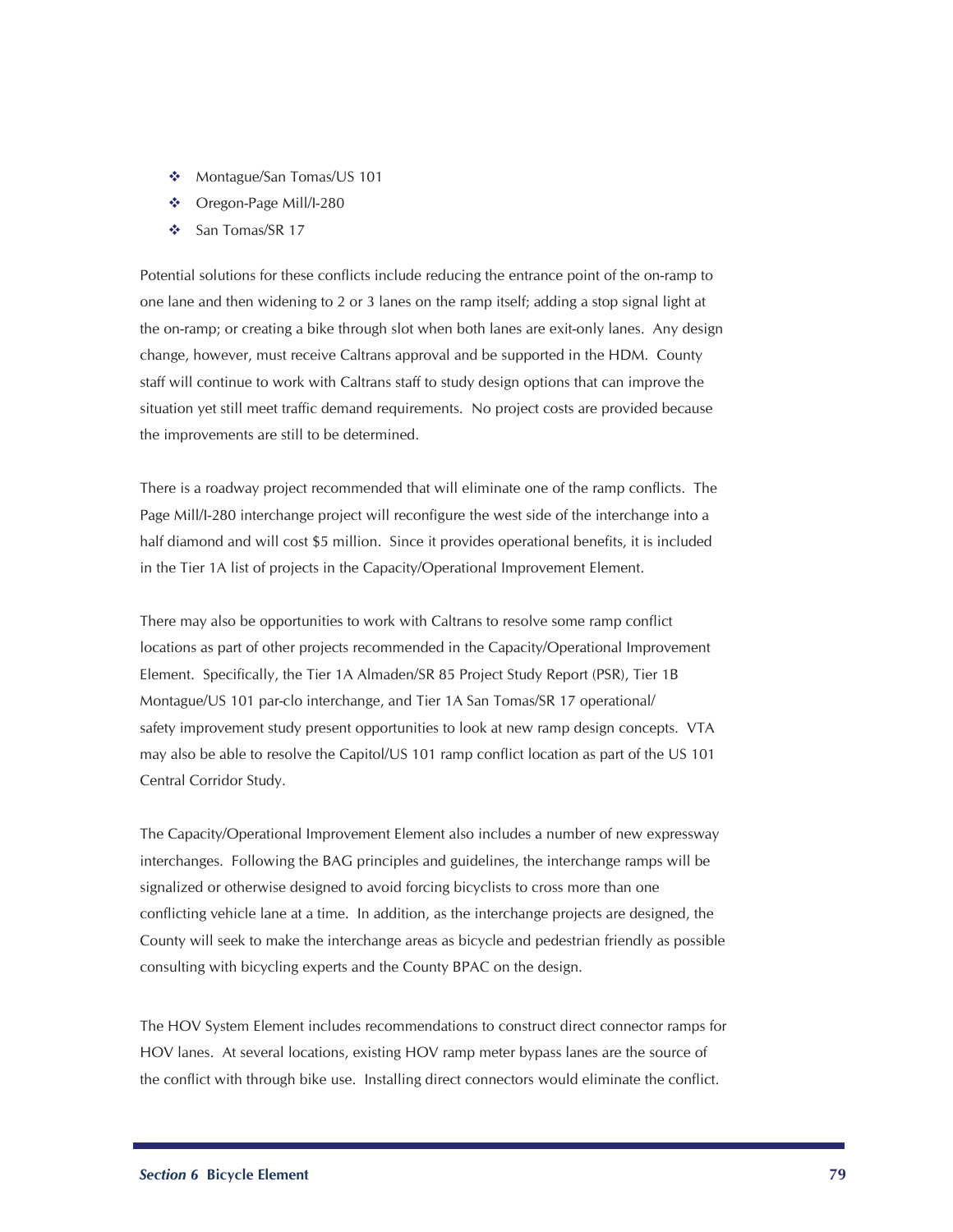#### *Shoulder Widening*

Projects in this category involve widening the shoulders to provide sufficient bicycle travel width. Ten specific projects have been identified. The locations for these projects are shown on Figure 6-1 and listed on Table 6-1. Costs and implementation of these projects are divided as follows:

- The project on Almaden is already listed as a VTP 2020 Tier 1 bicycle project. The cost for this project is \$2 million with \$1.6 million in grant funds already allocated.
- Lawrence (at Pruneridge and from El Camino Real to Kifer Road) will be implemented as part of the County's 2003 pavement resurfacing project at no additional cost.
- Two projects (Foothill at Loyola Corners and Oregon at Alma Avenue) can only be accomplished as part of the overall bridge reconstruction projects that are included in the Capacity/Operational Improvements Element. Therefore, there is no cost estimate for just making the bicycle-related improvements.
- 豪 Three projects (Foothill/San Antonio Road, San Tomas/Hamilton Avenue, and Capitol/Silver Creek Road) can be done as part of roadway projects already included in the Capacity and Operational Improvements Element under Tiers 1A and 1B at no additional cost. However, these roadway projects may take 10-20 years to implement. Given the relatively low cost of these pavement-widening improvements (\$0.65 million total), it is recommended that these projects be pursued independent of the roadway projects where site conditions indicate minimal impacts or facility relocation.
- Two pavement widening areas (Foothill/Magdalena and San Tomas/Cabrillo) do not have any associated roadway improvement projects. They will cost \$0.5 million to implement.

Specific shoulder widening needs for Montague Expressway have not been identified. Montague is being widened to 8 lanes along its full length. Some sections are already widened and some sections are funded, while the remaining unfunded sections are included in the Tier 1A Capacity/Operational Improvement project list. The 8-lane widening project scope includes bringing Montague into full compliance with the BAG, including providing adequate shoulder width for bicycle travel.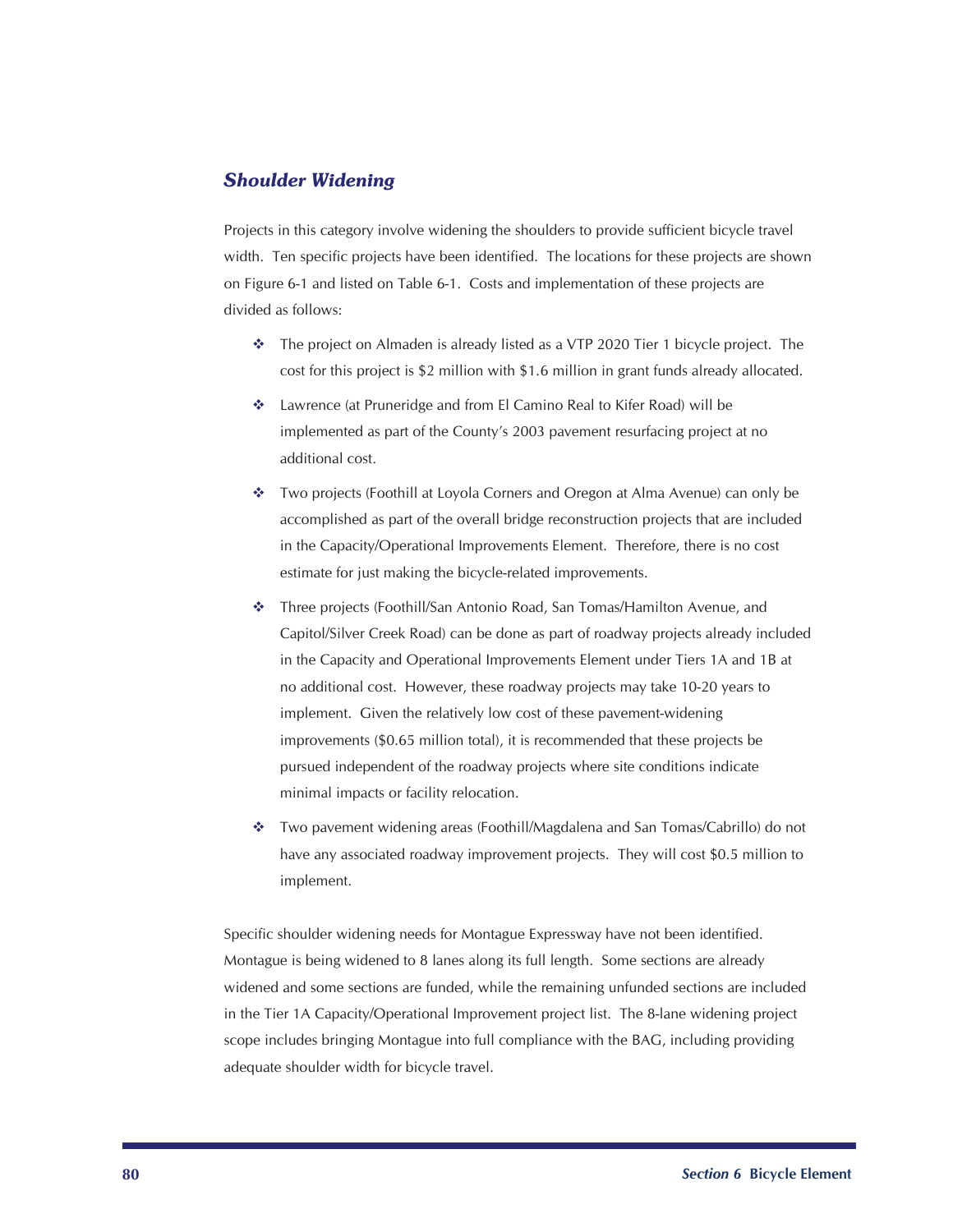| Table 6-1: Bicycle Improvement Projects |                                      |                                                                                                |                            |                                                                                                                                                                                                              |  |  |  |
|-----------------------------------------|--------------------------------------|------------------------------------------------------------------------------------------------|----------------------------|--------------------------------------------------------------------------------------------------------------------------------------------------------------------------------------------------------------|--|--|--|
| Improvement<br>Category                 | Location                             | <b>Project Description</b>                                                                     | Cost<br>(millions)         | Potential Implementation                                                                                                                                                                                     |  |  |  |
| Pavement<br>Delineation                 | All Expressways                      | Re-striping per Bicycle<br>Accommodation Guide (BAG)                                           | \$0.60<br>(\$0.50 funded)  | Most re-striping can be done<br>as part of near-term<br>pavement overlay projects at<br>no additional cost. This cost<br>estimate reflects spot<br>treatments needed<br>independent of pavement<br>overlays. |  |  |  |
| Shoulder<br>Widening                    | Almaden between<br>Ironwood and Koch | SB widening to provide<br>adequate shoulder per BAG                                            | \$2.00<br>$($1.60$ funded) | VTP 2020 Tier 1 bicycle<br>project                                                                                                                                                                           |  |  |  |
|                                         | Capitol/Silver Creek                 | Widen WB approach for<br>approximately 270 feet to<br>provide a bicycle slot                   | \$0.20                     | Tier 1B Roadway Project (1)                                                                                                                                                                                  |  |  |  |
|                                         | Foothill/San Antonio                 | Widen WB approach for<br>approximately 300 feet to<br>provide a bicycle slot                   | \$0.20                     | Tier 1A Roadway Project (1)                                                                                                                                                                                  |  |  |  |
|                                         | Foothill/Magdalena                   | Widen EB approach for<br>approximately 600 feet to<br>provide a bicycle slot                   | \$0.30                     |                                                                                                                                                                                                              |  |  |  |
|                                         | Foothill/Loyola                      | Provide more shoulder width in<br>both directions under the<br>Loyola Bridge                   | N.A.                       | Must be completed as part of<br>overall bridge reconstruction<br>project (Tier 1A in Capacity/<br>Operational Element)                                                                                       |  |  |  |
|                                         | Lawrence/Pruneridge                  | Widen NB approach for<br>approximately 150 feet to<br>provide angle break before<br>Pruneridge | N.A.                       | Part of County's 2003<br>Pavement Maintenance<br>Project                                                                                                                                                     |  |  |  |
|                                         | Lawrence/El Camino<br>Real to Kifer  | Provide more shoulder width                                                                    | N.A.                       | Part of County's 2003<br>Pavement Maintenance<br>Project                                                                                                                                                     |  |  |  |
|                                         | Oregon/Alma Bridge                   | Provide more shoulder width in<br>both directions under the Alma<br><b>Bridge</b>              | N.A.                       | Must be completed as part of<br>overall bridge reconstruction<br>project (Tier 3 in Capacity/<br>Operational Element)                                                                                        |  |  |  |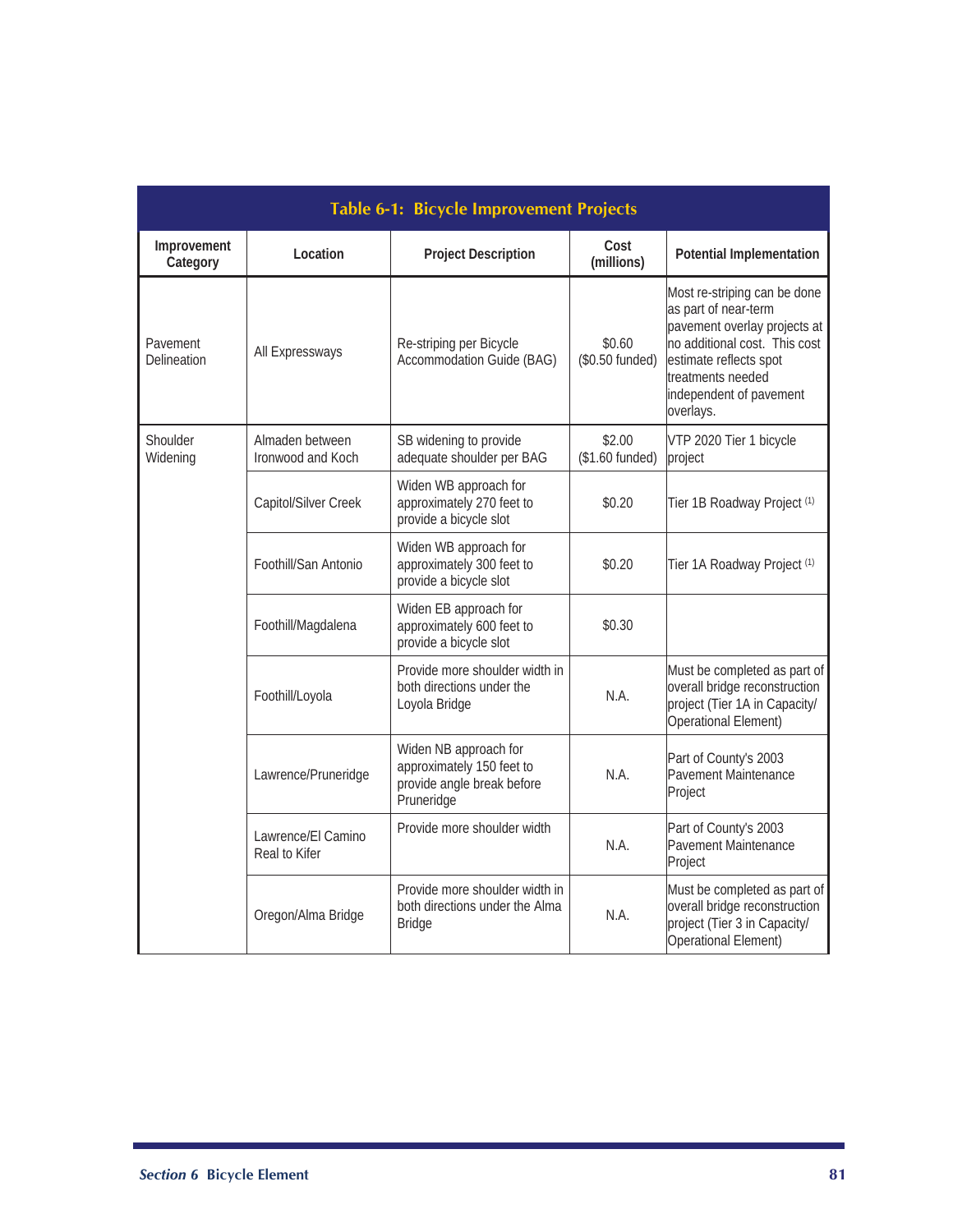| Table 6-1: Bicycle Improvement Projects (continued)                                                 |                    |                                                                                                   |                    |                             |  |  |  |
|-----------------------------------------------------------------------------------------------------|--------------------|---------------------------------------------------------------------------------------------------|--------------------|-----------------------------|--|--|--|
| Improvement<br>Category                                                                             | Location           | <b>Project Description</b>                                                                        | Cost<br>(millions) | Potential Implementation    |  |  |  |
| Shoulder<br>Widening<br>(continued)                                                                 | San Tomas/Hamilton | Widen SB approach for<br>approximately 275 feet to<br>provide adequate shoulder per<br><b>BAG</b> | \$0.25             | Tier 1A Roadway Project (1) |  |  |  |
|                                                                                                     | San Tomas/Cabrillo | Widen NB approach for<br>approximately 375 feet to<br>provide adequate shoulder per<br>BAG        | \$0.20             |                             |  |  |  |
|                                                                                                     |                    | Total Funded:                                                                                     | \$2.10             |                             |  |  |  |
|                                                                                                     |                    | Total Tier 1A:                                                                                    | \$0.45             |                             |  |  |  |
|                                                                                                     |                    | Total Tier 1B:                                                                                    | \$0.20             |                             |  |  |  |
|                                                                                                     |                    | <b>Total Bicycle Improvement</b><br>Only:                                                         | \$1.00             |                             |  |  |  |
|                                                                                                     |                    | <b>Total Needs</b>                                                                                | \$3.75             |                             |  |  |  |
| Notes:                                                                                              |                    |                                                                                                   |                    |                             |  |  |  |
| Roadway project costs in the Capacity/Operational Element include these bicycle improvements.<br>1) |                    |                                                                                                   |                    |                             |  |  |  |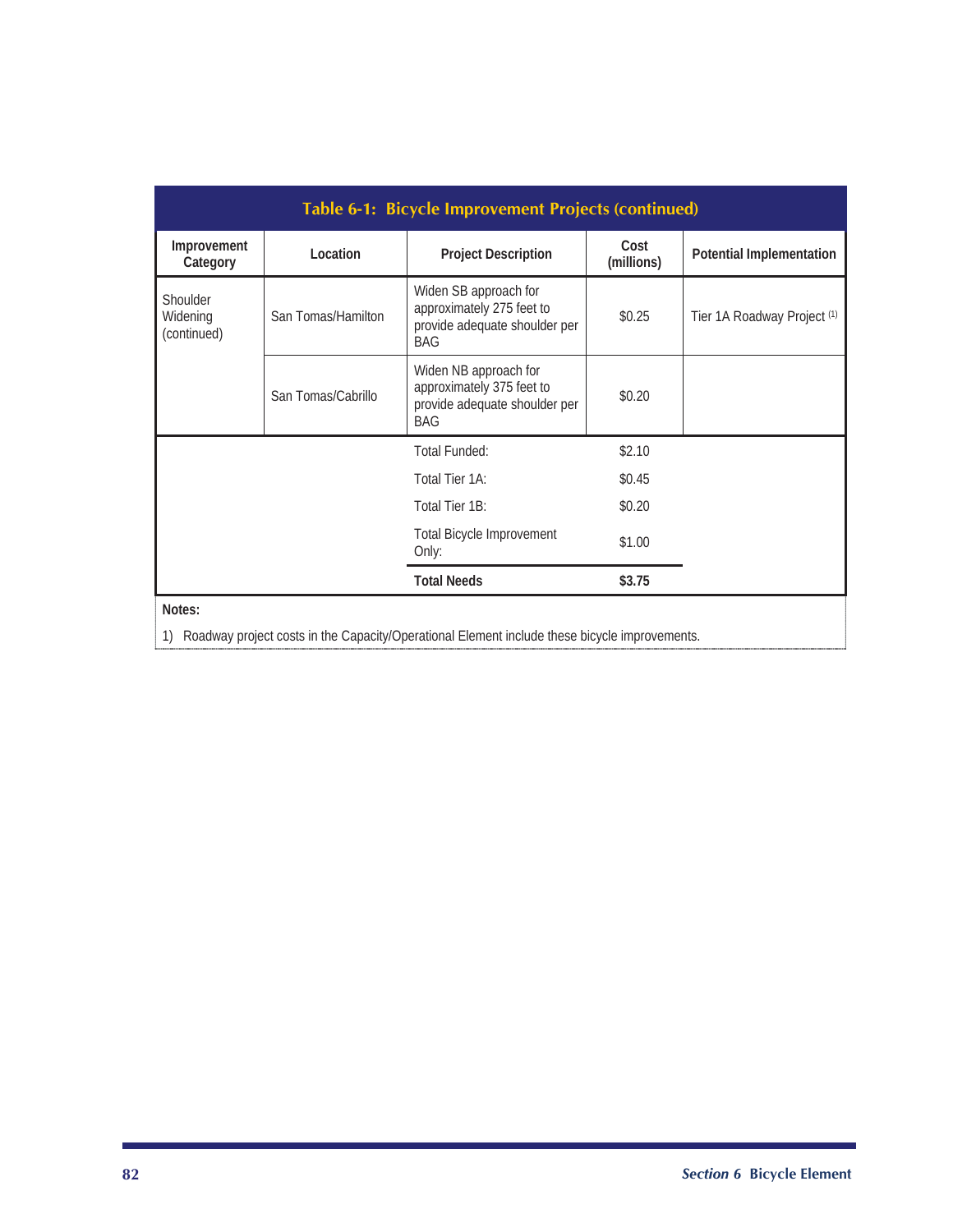#### *Trail Connections*

One of the objectives of the BAG is to provide for connections to all creek trails that cross or run parallel to an expressway. Trail connection points are identified on Figure 6-1. County staff will work with all related public agencies involved in building the trails to facilitate connections to the expressways. All off-expressway trail improvements are funded by the trails projects. It is not anticipated that the activities involved in facilitating the trail connections will involve much cost (e.g., openings in fences); therefore, no costs for the trail connections are included in the bicycle improvement plan.

The Pedestrian Element does include on-expressway projects to support trail connections. These projects are crossing enhancements and a pedestrian overcrossing (POC). Although these projects will benefit bicyclists, they are generally considered to be pedestrian improvements and the costs are included in the Pedestrian Element.

## Cost Summary

A total of \$3.75 million in bicycle improvement projects has been identified with only \$1.65 million unfunded. This is a low cost compared to other *Implementation Plan* elements for three reasons: 1) most expressway mileage is already in compliance with the BAG due to County Roads improving bicycle accommodations on the expressways for the last ten years; 2) the remaining major problem areas (Foothill/Loyola, Oregon/Alma Bridge, and Page Mill/I-280) require operational roadway improvements that include more than just bicycle-related improvements; and, 3) the freeway/expressway ramp conflict locations require Caltrans agreement on design changes before cost estimates can be developed.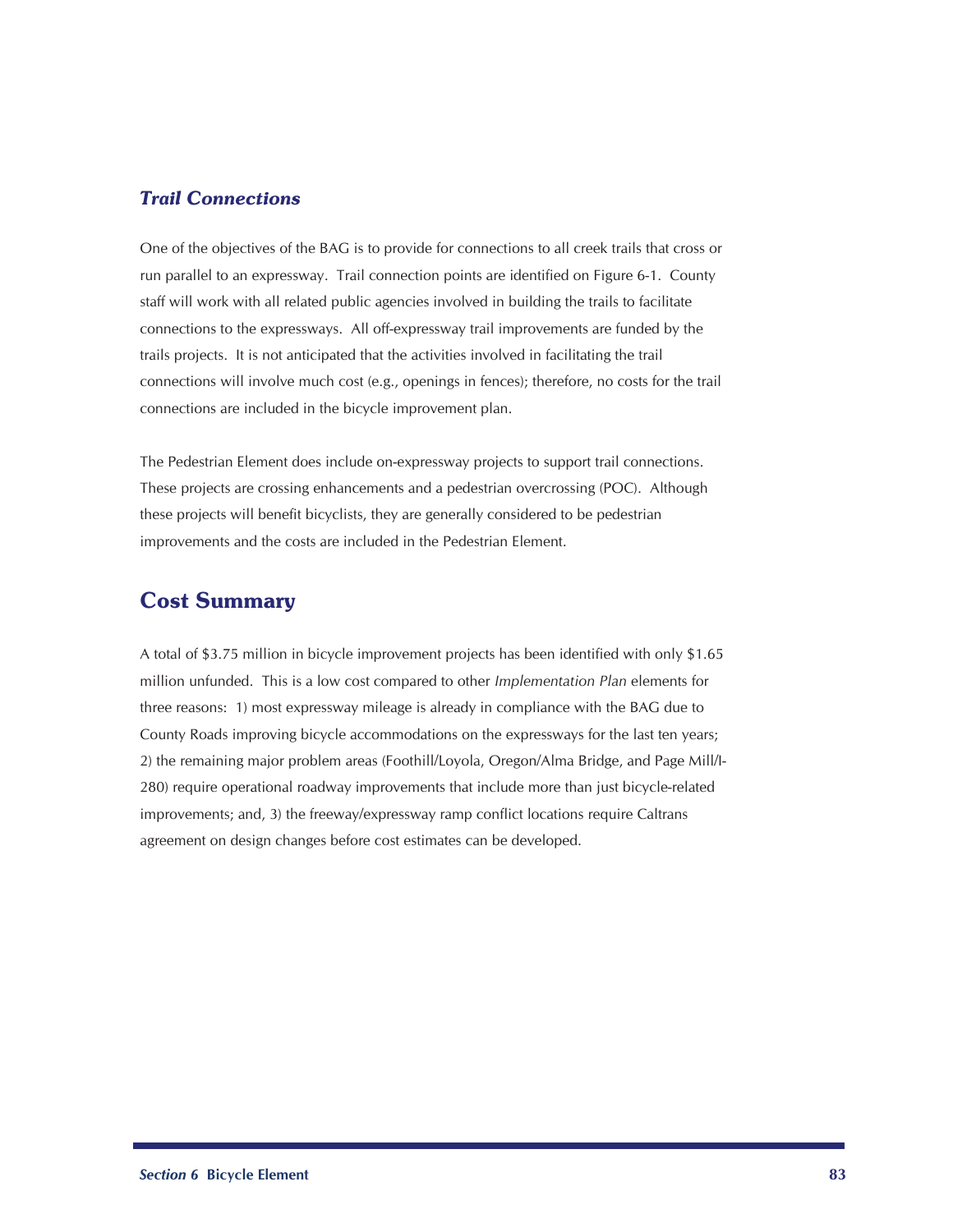#### Bicycle Travel Area Maintenance

One of the BAG guidelines is to maintain clear and clean shoulder areas on the expressways. In support of this guideline, the Maintenance and Operations Element of the *Implementation Plan* includes a recommendation to increase sweeping of each expressway from one time per month to twice per month plus oncall response. The estimated cost to implement this recommendation is \$0.6 million annually.



The Maintenance and Operations Element also includes increased levels of effort for pavement maintenance, landscaping

maintenance, and traffic control/safety devices infrastructure replacement which will also benefit bicycle travel. As discussed in the Funding Strategy section, these increased levels of effort, including more sweeping, can only be implemented when additional operating revenue is secured.

# Bike Lane Designation Process

In general, the recommended expressway approach is to delineate bike travel width, but not to designate bike facilities as formal bike lanes. Delineation refers to striping; designation refers to bike lane signs and pavement markings. This approach is based on the concept that children and inexperienced bicyclists should not be encouraged to use the expressways. Another element of designation is the incorporation of routes into various bicycle route maps. Casual recreational or family outing users could misunderstand inclusion on a bike route map to mean an easy route for novices.

However, expressways vary as to existing conditions and community preferences. To allow designation of bike lanes, the following process will be used:

1. Specific criteria for evaluating bike lane designation proposals will be developed. The criteria will consider elements such as: posted speed limit, geometric conditions, type of merge and diverge crossings, consistency along the expressway, consistency with city bike plans, and continuity with other bike facilities, including creek trails. County staff